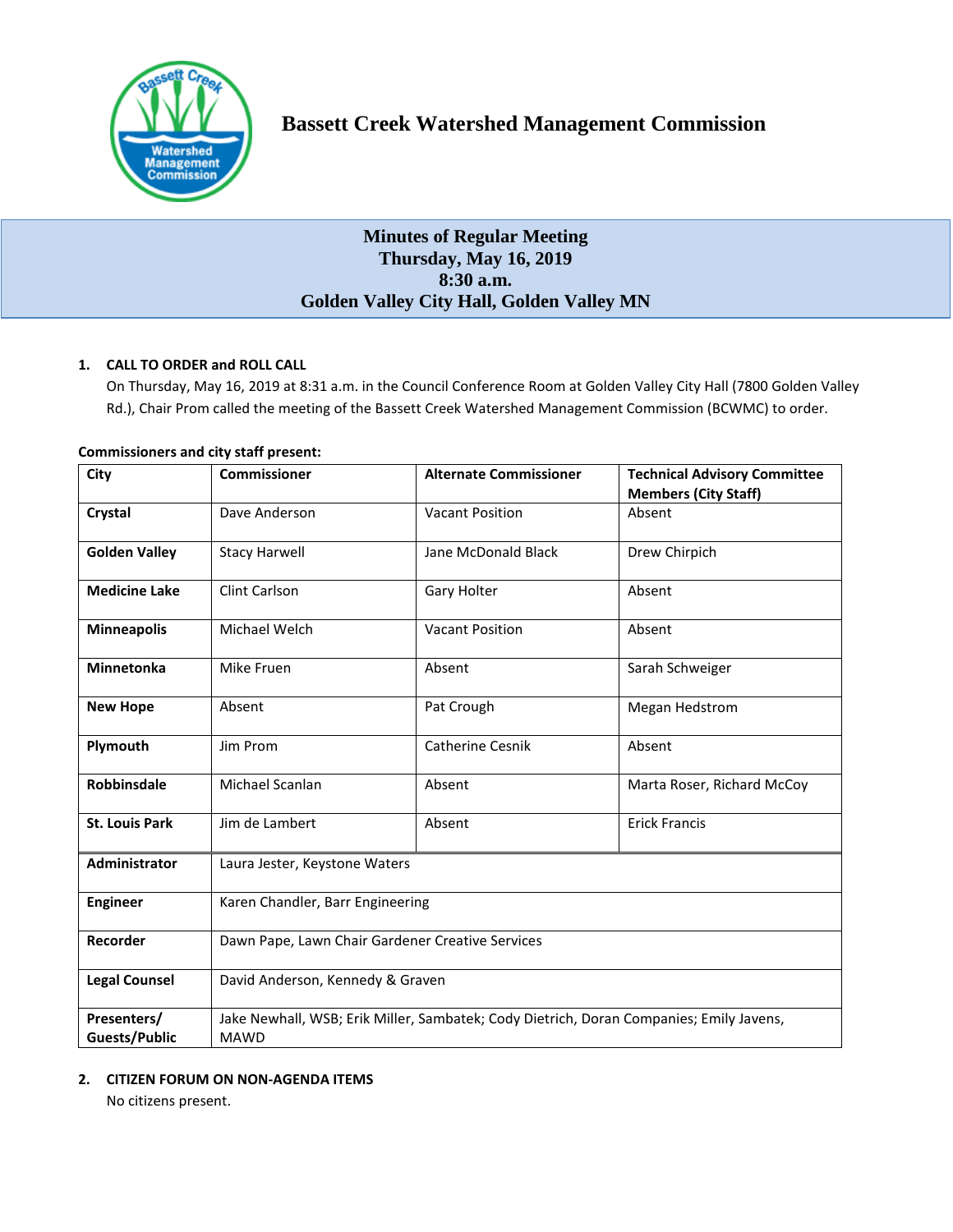## **3. APPROVAL OF AGENDA**

**MOTION:** Commissioner Harwell moved to approve the agenda. Commissioner Welch seconded the motion. Upon a vote, the motion carried 9-0.

## **4. CONSENT AGENDA**

The following items were approved as part of the consent agenda: April 18, 2019 Commission meeting minutes, acceptance of the May 2019 financial report, payment of invoices, Acceptance of Fiscal Year 2018 Financial Audit Report, approval of 2018 Annual Activity Report, approval of Ridgedale Drive Reconstruction Project, approval of Reimbursement Request for Schaper Pond Diversion Project.

| <b>Checking Account Balance</b>             | \$741,249.83      |
|---------------------------------------------|-------------------|
| TOTAL GENERAL FUND BALANCE                  | \$741,249.83      |
| TOTAL CASH & INVESTMENTS ON-HAND (05/08/19) | \$3,567,058.78    |
| CIP Projects Levied - Budget Remaining      | \$ (4,639,837.10) |
| <b>Closed Projects Remaining Balance</b>    | \$363,221.68      |
| 2012-2017 Anticipated Tax Levy Revenue      | \$7,045.36        |
| 2018 Anticipated Tax Levy Revenue           | \$10,316.57       |
| Anticipated Closed Project Balance          | \$380,583.61      |

**MOTION:** Commissioner de Lambert moved to approve the consent agenda. Commissioner Scanlan seconded the motion. Upon a vote, the motion carried 9-0.

## **5. BUSINESS**

## **A. Receive Presentation from Minnesota Association of Watershed Districts (MAWD)**

Emily Javens, the Executive Director of MAWD, applauded the BCWMC for such a high level of engagement. She then provided an overview of the organization, its work, and its benefits to members. MAWD performs a number of functions including lobbying with the State legislature or with state agencies. They provide education and training for commissioners/managers and staff, organize the summer tour and a large annual meeting. The annual meeting has technical sessions and a resolution process. Ms. Javens noted that MAWD members will get a resolutions packet in June or July to help set priorities.

Ms. Javens talked about the legislative platform and noted some of the things that were worked on this year: carp management to allow local governments to use different fishermen; updating watershed districts' per diem limits; coordinating local water management plans to reduce duplication of activities and streamline planning. Ms. Javens also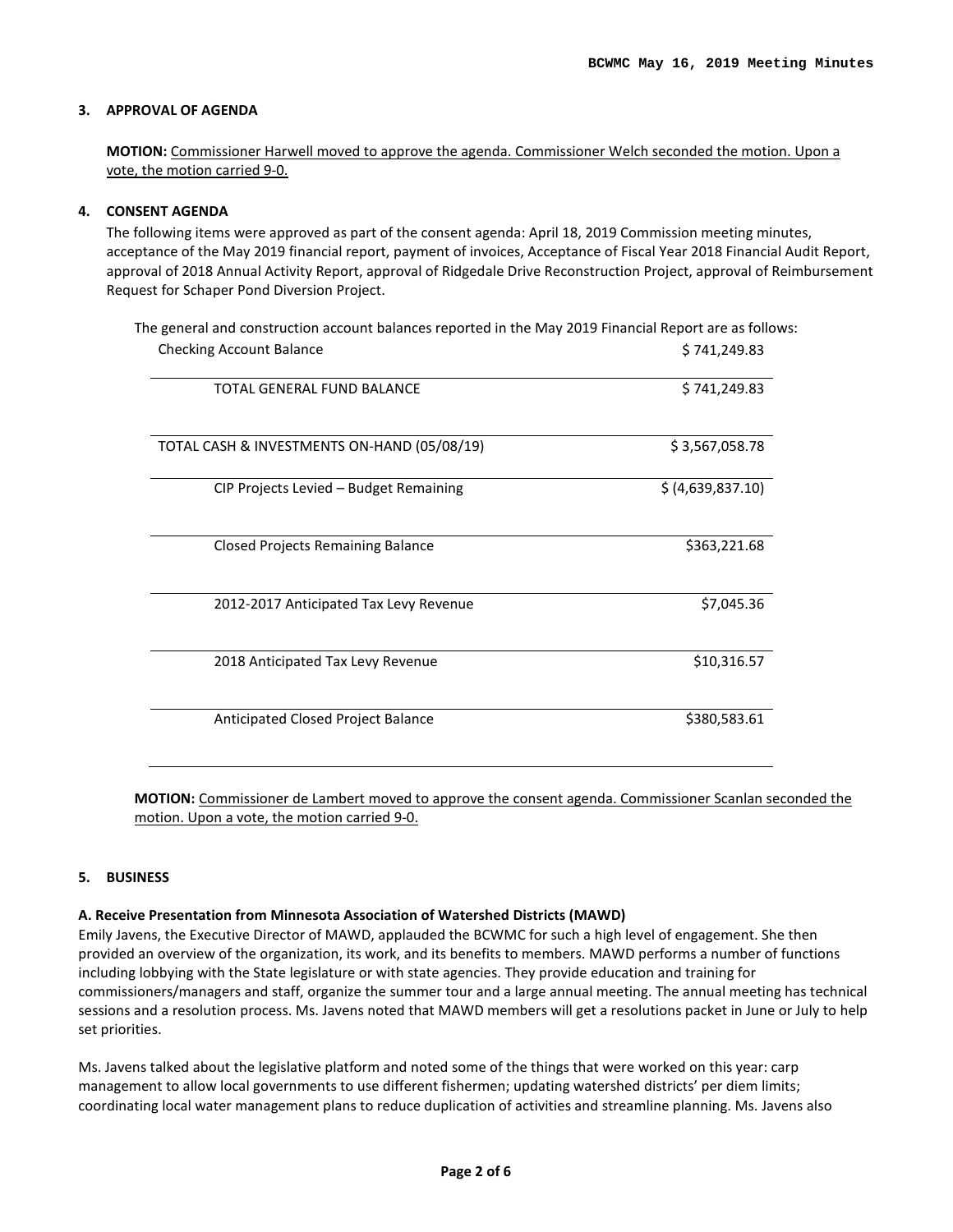mentioned that the limited liability bill to reduce salt use is still in the 2019 environmental omnibus bill. She stated that every legislator knows that over application of salt is a problem. She also mentioned that networking at different MAWD events is very useful.

Ms. Javens noted that the dues structure is changing for 2020 and that the current cap is \$7,500. She noted MAWD is exploring using different metrics including annual budgets or TMV (taxable market value), and they are open to any and all ideas. She welcomes someone from BCWMC to be on the finance committee.

There was a discussion about a new organization formed to lobby against the ability for watersheds to impose development requirements. Ms. Javens noted that a developer from Duluth formed a coalition of developers and she is meeting with them to correct misconceptions. She noted this coalition is portraying the One Watershed One Plan as onerous. The group currently has a proposed amendment to State Statutes to strike the ability of watersheds to regulate. Commissioner Welch noted the new organization is not attempting to work in partnership with watersheds.

Commissioner Harwell asked about changes at the federal level regarding "waters of the United States." Ms. Javens said MAWD is studying the impacts but Commissioner Welch offered that there is no significant impact on Minnesota waters due to existing State protections. He also noted that joining MAWD now is good timing because of the new executive director and better communications. Alt. Commissioner McDonald Black commented that the dues will have budget implications for BCWMC and will be discussed later in the meeting.

## **B. Consider Approval of Crane Lake Improvement Project 90% Plans**

Administrator Jester noted that at the March 21, 2019 meeting, the Commission approved the City of Minnetonka's feasibility study and approved moving forward with Option 3 – constructing an underground treatment system beneath a proposed park just east of Ridgedale Drive to act as pre-treatment before being pumped to a sand infiltration/filtration system in the Crane Preserve Park. She noted this project is ahead of a typical CIP schedule in order to stay in line with Ridgedale Drive reconstruction.

Jake Newhall, with WSB, explained that 13.5 acres currently drain to Crane Lake without treatment and that this project includes a treatment gallery within the new park including 12,250 cubic feet of storage. The project also provides filtration/infiltration treatment, sediment removal and an educational kiosk. Construction of Ridgedale Drive is starting this June and the CIP project construction would start early next year.

Commission Engineer Chandler recommended approval of the 90% plans with the following changes to the recommendations in the engineer's memo: revise recommendation A to read "Approval of 90% drawings", no change to recommendation B, and delete "after modifications have been completed" from recommendation C.

Commissioner Welch stated that this project is a good example of new and better engagement with the Commission and a good process. Alt. Commissioner McDonald Black noted that the cost per pound of phosphorus removal was much lower than other recent projects.

There was a brief discussion about the Met Council's continued consideration of a pilot project to accept chloride-laden water in the sanitary sewer system. Mr. Newhall noted that chloride education on the sign would be appropriate.

**MOTION:** Commissioner Fruen moved to approve the 90% design plans and the engineer's recommendations (as revised) for the Crane Lake Improvement Project. Commissioner de Lambert seconded the motion. Upon a vote, the motion carried 9-0.

## **C. Set 2020 Maximum Levy Amount for Collection by Hennepin County**

Administrator Jester explained that a maximum 2020 levy amount for collection by Hennepin County on behalf of the Commission must be set at this meeting. She recommended a levy of \$1.5M for the remainder of the DeCola Ponds Project, and several other projects slated to start in 2020 including water quality improvements in Bryn Mawr Meadows (BC-5),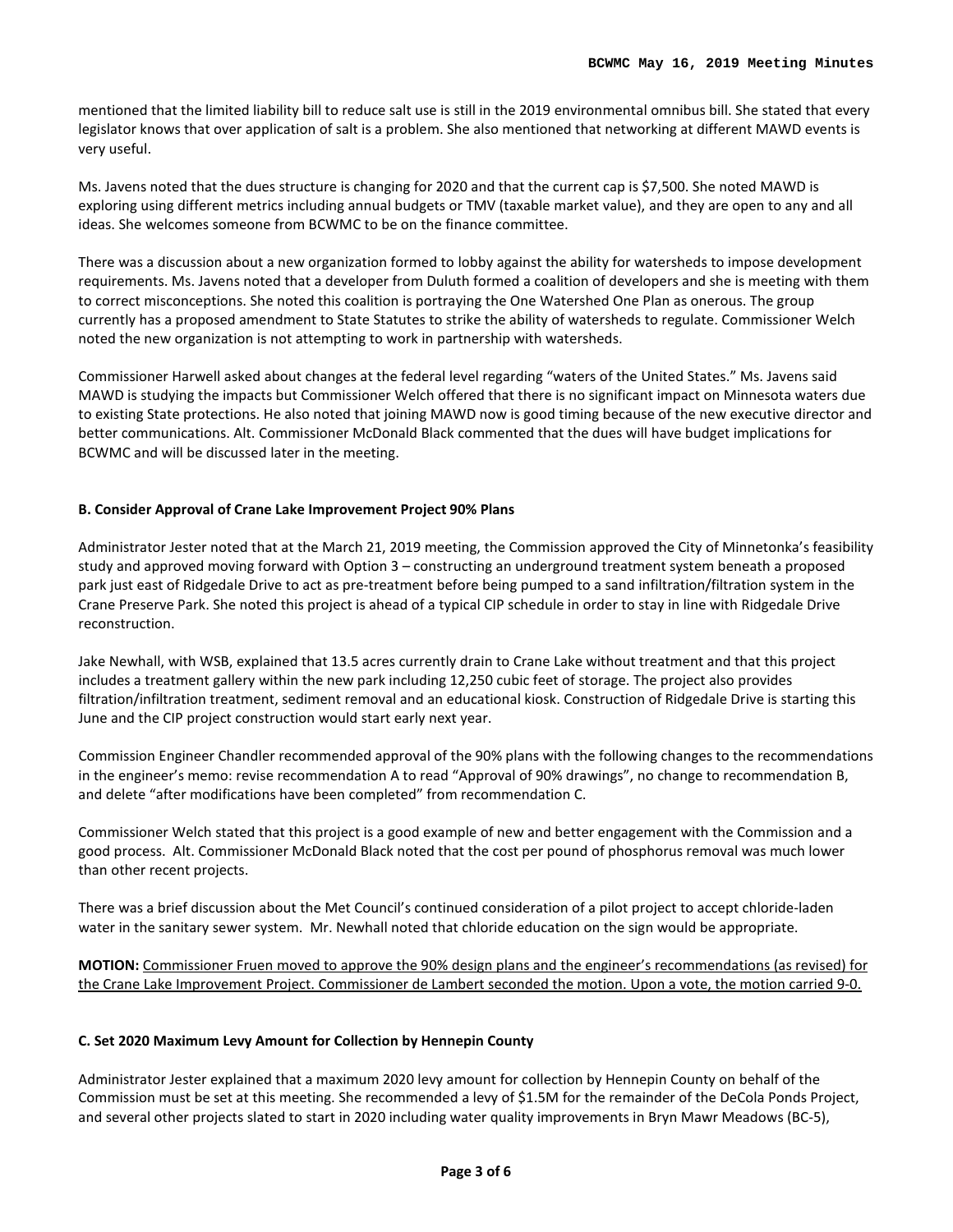Stormwater Pond in Jevne Park to alleviate flooding/improve water quality (ML-21), Crane Lake Improvement Project via Ridgedale Drive (CL-3), and Sweeney Lake Water Quality Improvement Project (alum + carp management) (SL-8). She noted the Commission can lower the levy request when it submits its final levy amount in September of this year, but it cannot request more at that time.

**MOTION:** Commissioner Scanlan moved to approve \$1,500,000 as the 2020 maximum levy for collection by Hennepin County. Commissioner Carlson seconded the motion. Upon a vote, the motion carried 9-0.

## **D. Review Budget Committee Recommendations for 2020 Operating Budget**

Administrator Jester reviewed the Budget Committee meeting notes. The Budget Committee met on April 22, 2019 and May 8, 2019 to discuss and develop the proposed 2020 operating budget for the Commission. The committee is seeking feedback from commissioners and TAC members on the proposed budget that includes a 3% increase in city assessments over 2019 levels. Administrator Jester walked through changes in the budget and measures to reduce costs. Jester reminded the Commission that the final proposed budget should be approved no later than the June meeting and is due to cities by July 1st to receive their input.

Alt. Commissioner McDonald Black brought up concerns about the budget. Specifically, she stated that actual costs for the development of the next Watershed Management Plan should be incorporated into this budget at a higher amount. She believes the BCWMC should be saving more each year for planning rather than putting off these costs. She noted that at current levels, there would be a huge increase during planning years. She also cautioned the Commission to be careful with percentages as they can be misleading. Commissioner Harwell asked what her recommendation would be. Alt. Commissioner McDonald Black doesn't know if being a MAWD member is worth the money. She further stated that if MAWD is important, assessments should be increased.

Administrator Jester said the last plan was expensive to develop because a lot of changes were made, like adopting MIDS and developing buffer standards. She noted that several issues have been addressed since the plan was adopted including a CIP prioritization process and the Flood Control Project policies. She noted that the next plan should not be as expensive to develop. Alt. Commissioner McDonald Black stated that BCWMC needs to have at least \$15,000 in the 2020 budget to set aside for the plan. She re-stated that this budget needs to reflect this actual cost.

Commissioner Welch thanked the Budget Committee. He mentioned that every line item in the budget should be considered separately. He also noted that the Commission is still likely to run into some significant policy discussion during development of the next plan, particularly on the CIP. He also advocated for staying in MAWD so that the Commission continues to have a "seat at the table." Commissioner Harwell agreed with Alt. Commissioner McDonald Black that we need to factor in actual costs, but she, too, wanted to continue being a member of MAWD.

Commissioner de Lambert thought we should have a budget figure for development of the next plan and fund to that figure. He noted that Linda Loomis volunteered a lot of time to the last planning effort. He stated that what BCWMC is setting aside now is clearly not enough if we want to save for the entire plan costs. Administrator Jester noted it could be really difficult to know what the next plan would cost to develop because we don't know the issues that might arise between now and then. Commissioner Welch added that cities are used to paying higher assessments during planning years.

There was some discussion about the pros and cons to overfunding vs. underfunding the plan. Engineer Chandler echoed the Administrator's comments that plan costs are hard to determine at this point because there is no scope and many moving parts.

## **MOTION:** Commissioner Welch moved to direct Administrator Jester and Engineer Chandler to develop a very preliminary plan budget estimate. Commissioner Scanlan seconded the motion.

Discussion: There was some discussion about the process of dialogue during the meeting, with some commissioners feeling their comments were cut off prematurely by Chair Prom. Commission Attorney Anderson clarified that it is up to the chair on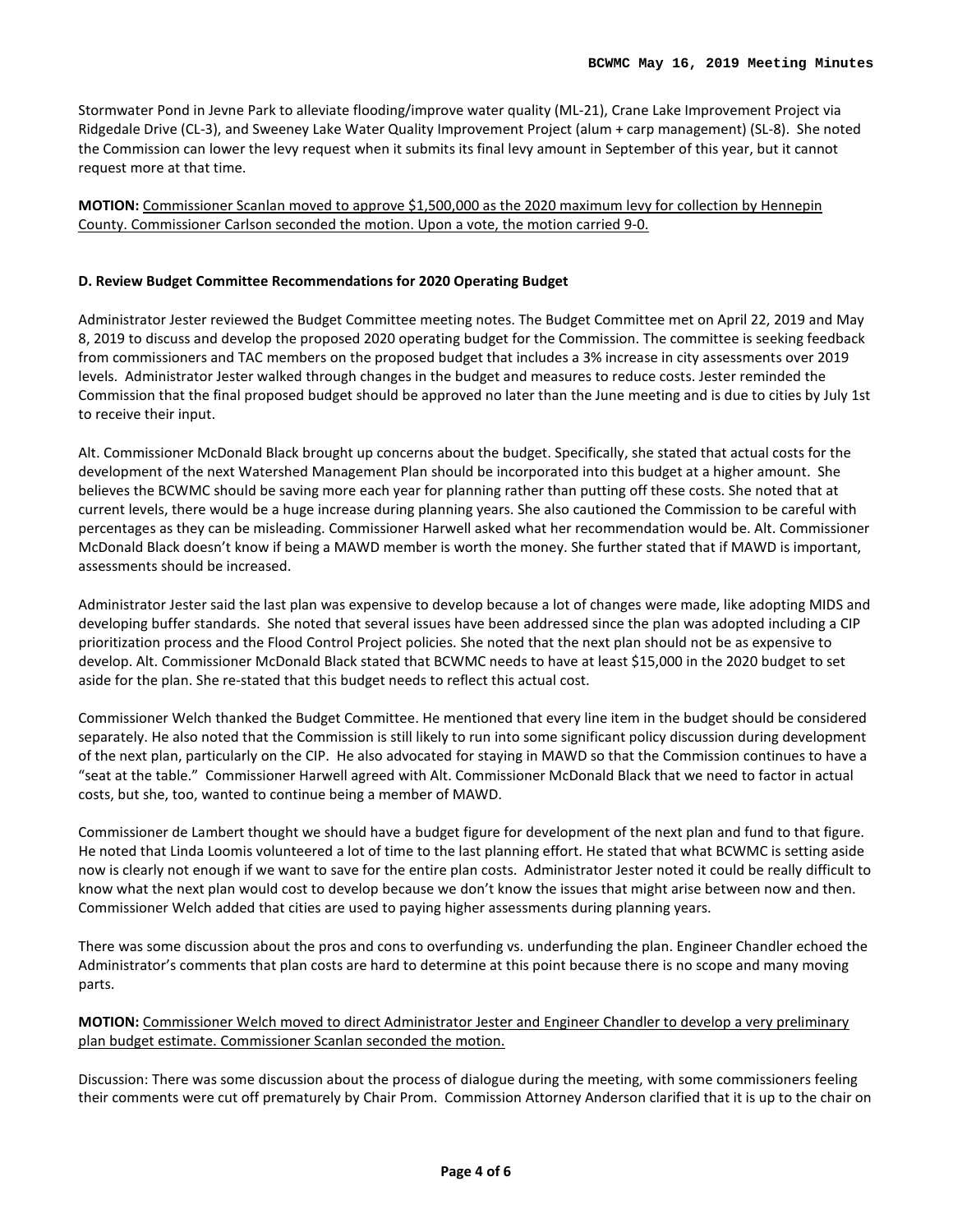how they want to run the meeting, but said that in general, commissioners should not be cut off mid-sentence. Chair Prom apologized for cutting people off.

Commissioner de Lambert noted that he thought \$75,000 might be a good budget figure for the next plan. Commissioner Anderson said 3% increase in assessments is reasonable, that a budgeting process is really a priority setting exercise, and that he supports the budget as presented. Chair Prom noted that city councils routinely have to remove activities from budgets when a higher priority arises.

#### **VOTE:** Upon a vote the motion carried 9-0.

#### **E. Consider Approval of Marsh Run Apartments Project**

Commission Engineer Chandler reminded the Commission that they reviewed and conditionally approved this proposed project at the April meeting. She further explained that since the conditional approval, the applicant has worked with the BCWMC Engineer to address the conditions of approval, but has been unable to demonstrate compliance to the BCWMC water quality requirements using Contech Jellyfish filters as part of the stormwater treatment system. The applicant is proposing to replace the Contech Jellyfish filters with Contech StormFilters to meet the BCWMC water quality requirements and submitted revised plans. Staff recommended full approval and reconsideration of the monitoring requirements approved at the April meeting. She further noted that since the engineering memo in the meeting materials was sent out all conditions have been met. She noted that this seems to be a better device and is much more confident it will meet Commission requirements.

Erik Miller, from Sambatek, answered some questions about the StormFilter testing and performance. The testing was independent and he was confident that it will perform as modeled. Replacing the filters will be part of the maintenance agreement with the city, which will be recorded with the property.

Commissioner Welch brought up that the previous application needed monitoring because the Commission Engineer wasn't confident that device would work, but that is not the situation with this device.

Engineer Chandler replied that she would prefer if state agencies or some other statewide program tested the devices so they could be added to the MN Stormwater Manual.

**MOTION:** Commissioner Welch moved to approve the Marsh Run Apartments project without conditions and without monitoring. Commissioner de Lambert seconded the motion.

Discussion: There was some discussion about the life expectancy of the device. It was noted that it's a concrete structure with filters that will be changed regularly. There was discussion about the importance of maintenance and the city's responsibility in ensuring it's maintained properly.

#### **VOTE:** Upon a vote the motion carried 9-0.

#### **F. Receive Update on 50th Anniversary Event**

Administrator Jester gave an update about the anniversary event. She noted Mark Seeley has been secured as a keynote speaker and that a save the date email invitation was sent out and the formal invitation will go out next week. She also listed the projects that will toured.

#### **6. COMMUNICATIONS**

#### A. **Administrator's Report**

i. Meeting with Hennepin County Commissioner Fernando on June  $14<sup>th</sup>$ . The Commissioner has requested information ahead of time so they can have a "level 3" (in-depth) meeting.